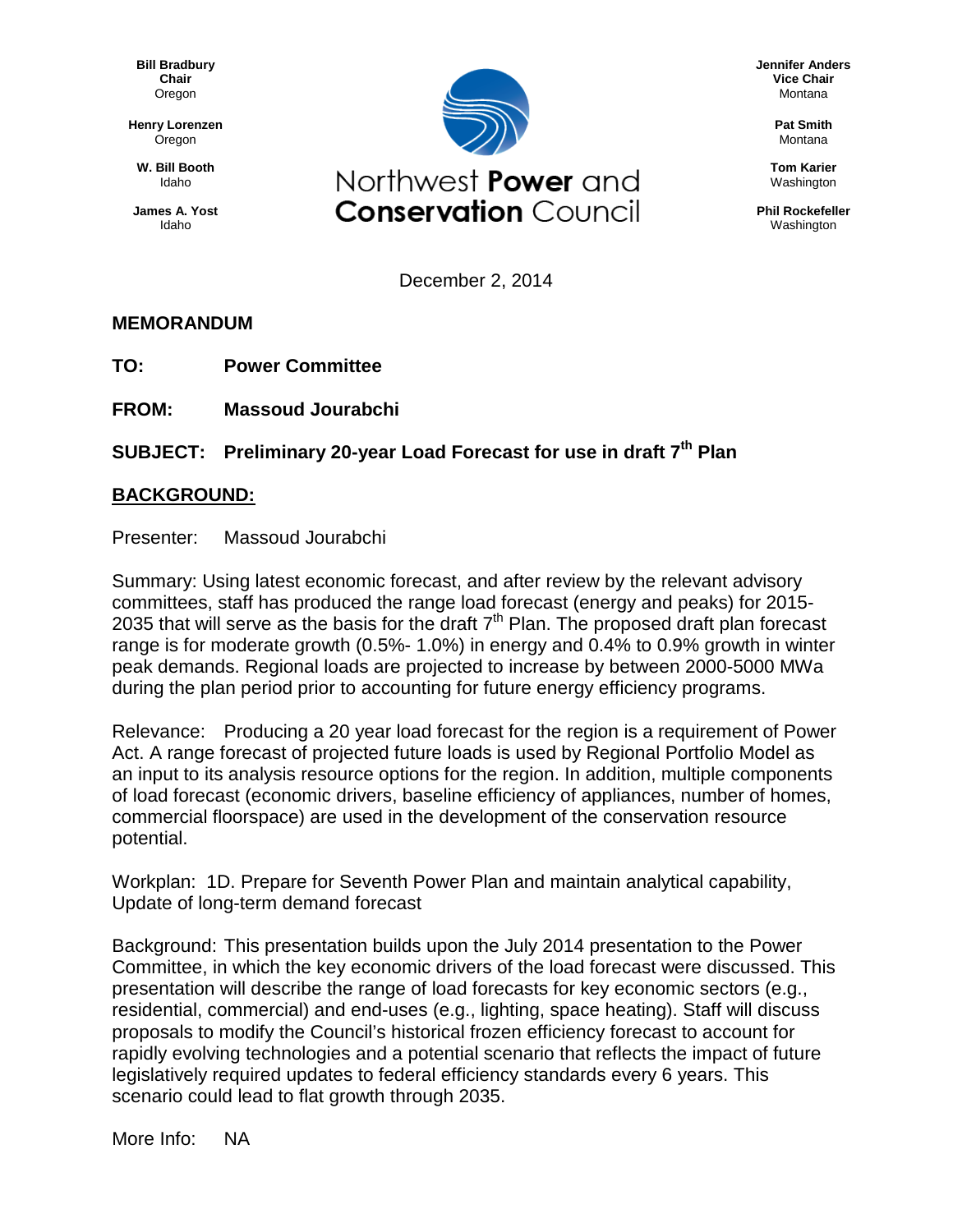

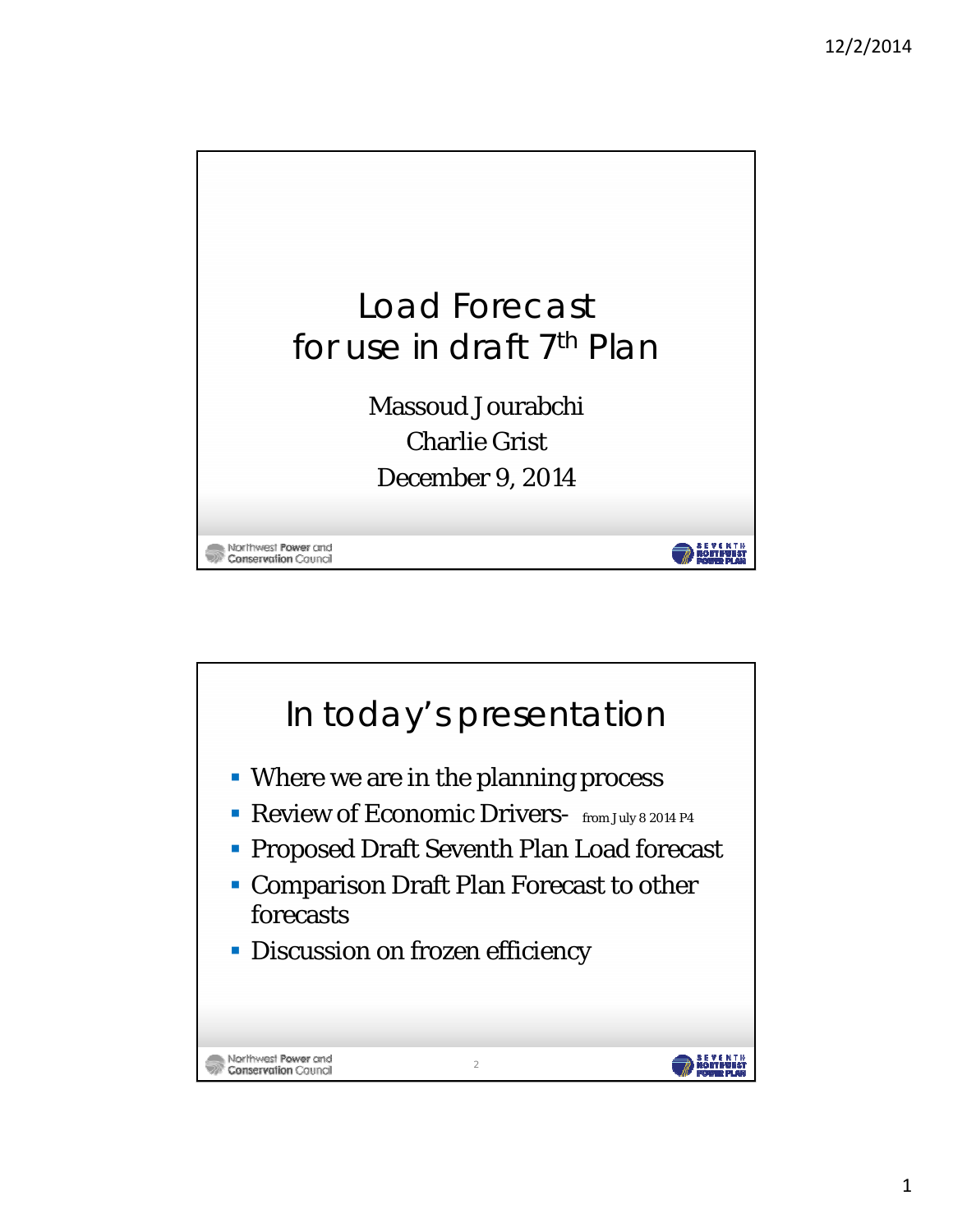

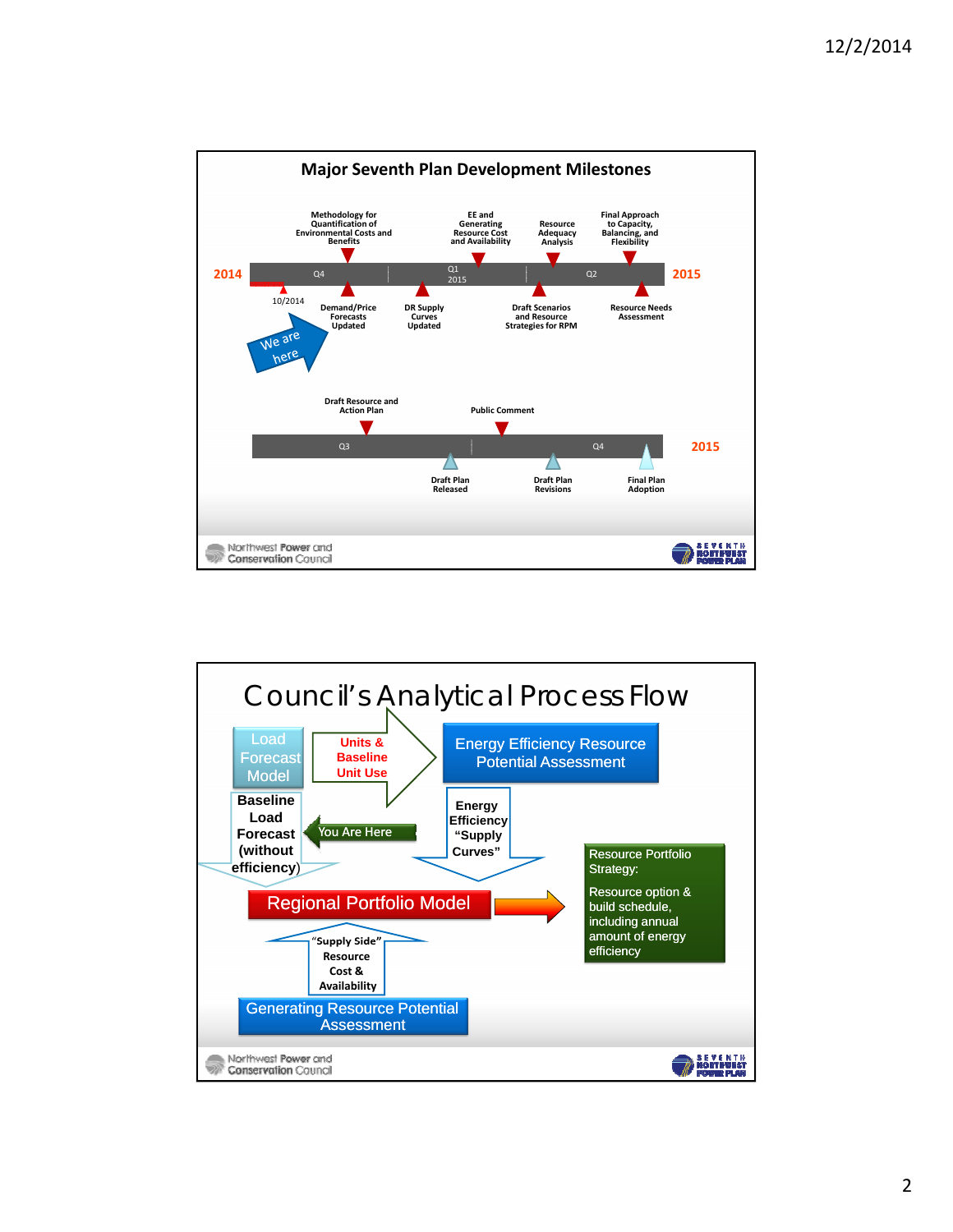

| Commercial Sector Growth*                                                     |                   |                       |  |  |
|-------------------------------------------------------------------------------|-------------------|-----------------------|--|--|
| <b>Millions of square Feet</b>                                                | <b>Cumulative</b> | <b>Annual Average</b> |  |  |
| <b>1985-2014 Additions*</b>                                                   | 1,406             | 71                    |  |  |
| 2015-2035 Additions*                                                          | 951               | 52                    |  |  |
| * Subject to change as Commercial Building Stock Assessment becomes available |                   |                       |  |  |
|                                                                               |                   |                       |  |  |
| Northwest <b>Power</b> and<br><b>Conservation</b> Council                     | 6                 |                       |  |  |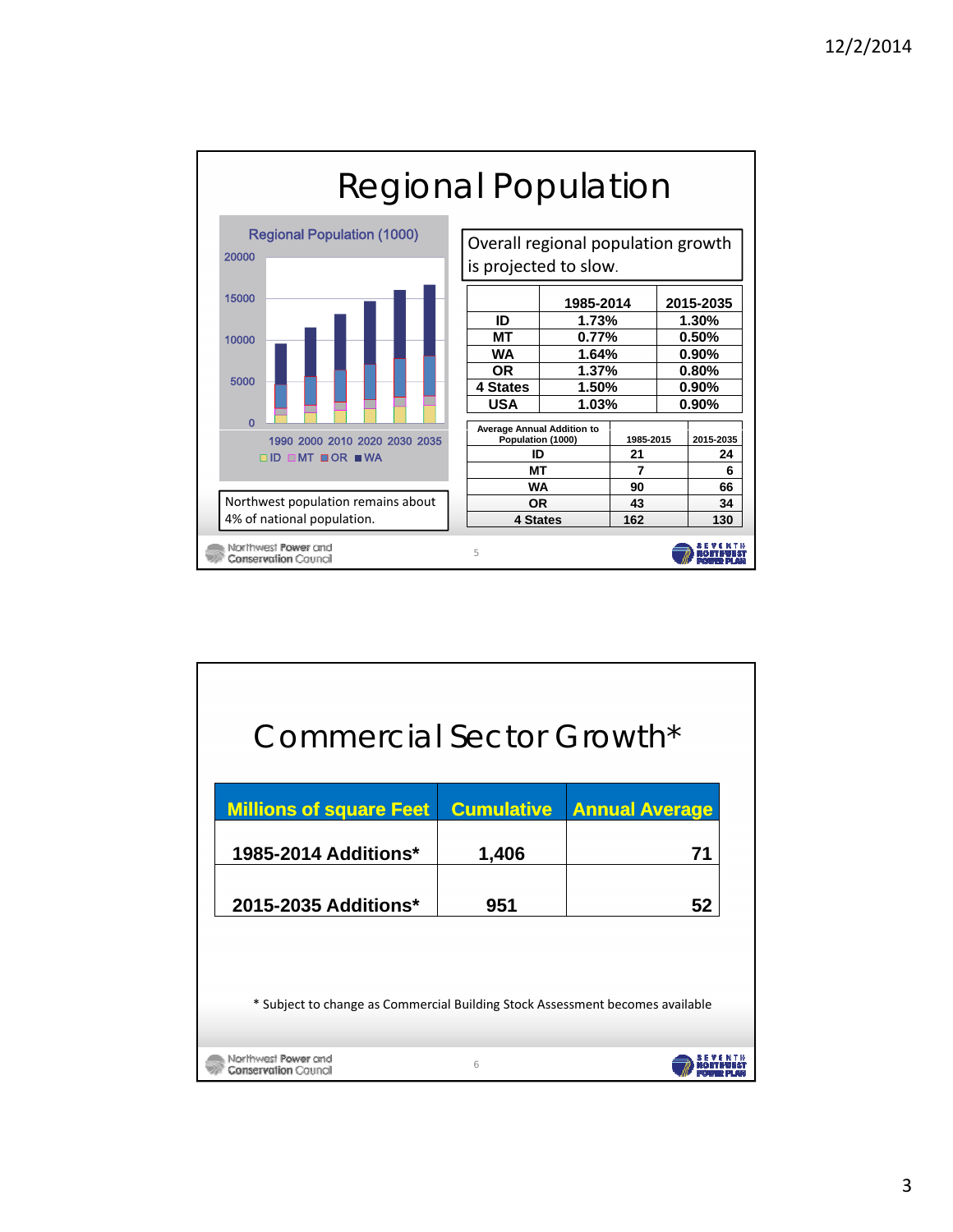

| <b>Natural Gas Prices 2012\$</b>                                             |                    |                                 |                     |  |  |
|------------------------------------------------------------------------------|--------------------|---------------------------------|---------------------|--|--|
| <b>Proposed Henry Hub Price</b><br>Forecasts as of July 2014<br>\$2012/MMBTU |                    |                                 |                     |  |  |
|                                                                              | <b>Council Low</b> | <b>Council</b><br><b>Medium</b> | <b>Council High</b> |  |  |
| 2013                                                                         | 3.7                | 3.7                             | 3.7                 |  |  |
| 2014                                                                         | 3.9                | 4.7                             | 4.9                 |  |  |
| 2015                                                                         | 4.0                | 4.6                             | 5.1                 |  |  |
| 2020                                                                         | 3.9                | 5.0                             | 6.0                 |  |  |
| 2025                                                                         | 3.8                | 5.7                             | 7.3                 |  |  |
| 2030                                                                         | 3.5                | 6.6                             | 8.9                 |  |  |
| 2035                                                                         | 3.2                | 7.4                             | 10.8                |  |  |
| <b>Average 2015-2035</b>                                                     | 3.8                | 5.8                             | 7.5                 |  |  |
| Northwest Power and<br><b>Conservation Council</b>                           | 8                  |                                 |                     |  |  |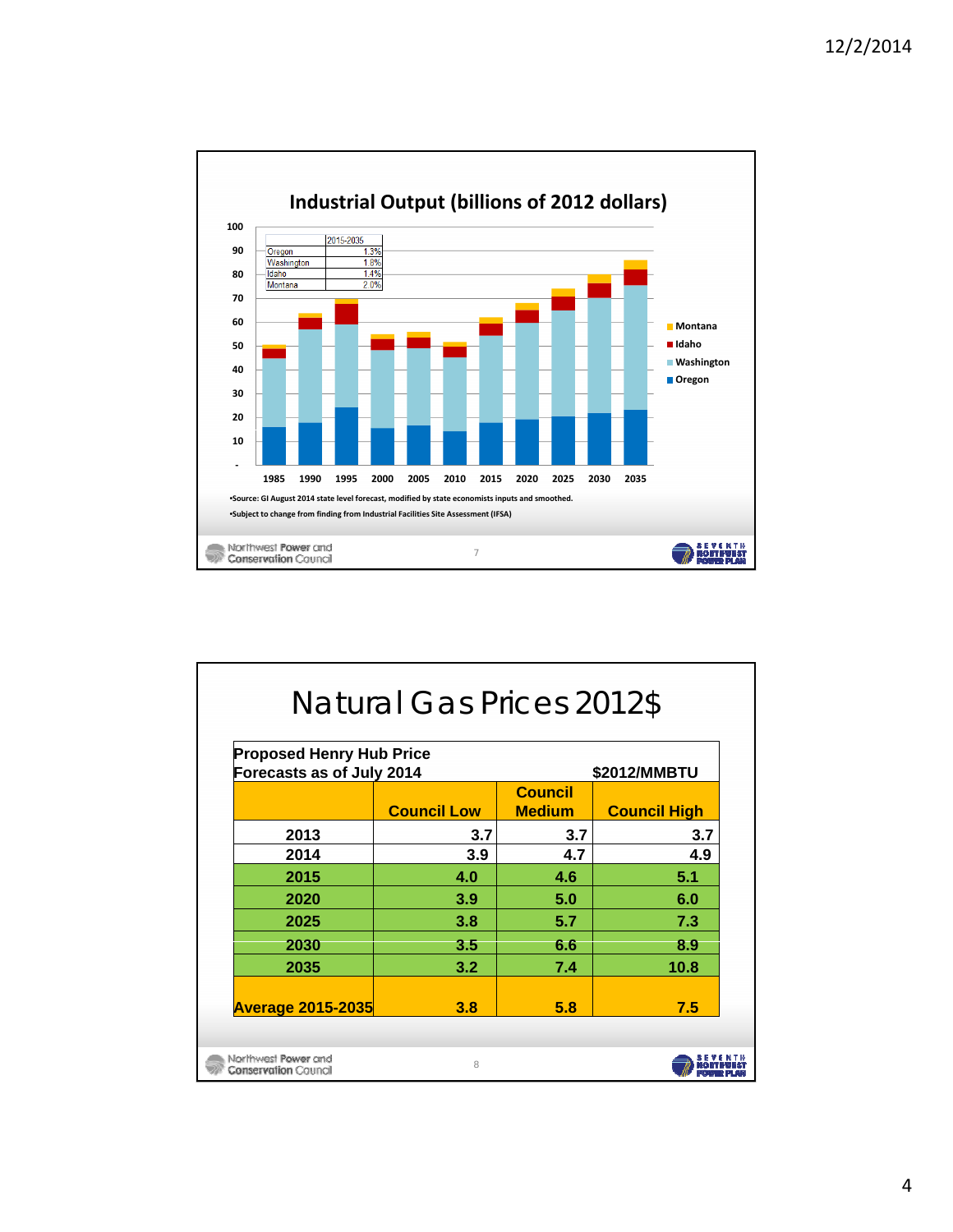|                                                                                                                                                                                                            | Low  | <b>Med</b> | <b>High</b> |
|------------------------------------------------------------------------------------------------------------------------------------------------------------------------------------------------------------|------|------------|-------------|
| <b>Residential</b>                                                                                                                                                                                         | 0.7% | 1.1%       | 1.6%        |
| <b>Commercial</b>                                                                                                                                                                                          | 1.0% | 1.2%       | 1.4%        |
| <b>Industrial</b>                                                                                                                                                                                          | 1.5% | 1.6%       | 1.7%        |
| <b>Agriculture</b>                                                                                                                                                                                         | 0.5% | 0.9%       | 1.3%        |
| Adjustments Made Based on Feedback from DFAC<br>.Industrial sector economic growth too high > Lowered<br>•Commercial sector economic growth OK > No change<br>•Growth of solar rooftop too high > Lowered. |      |            |             |

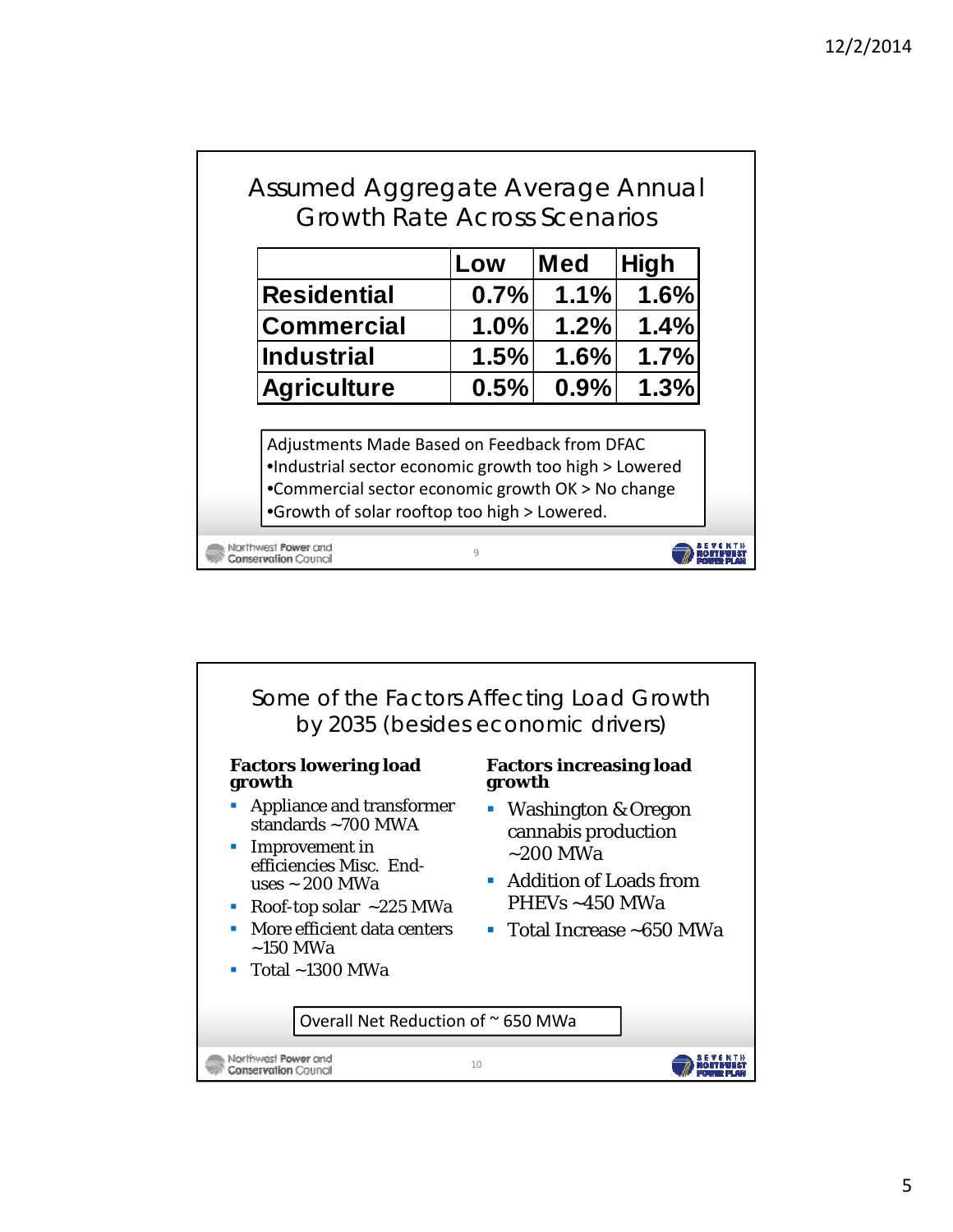## Historic and Forecast Sector Level Loads (medium case)

| Sector Level Loads* (MWA)                          | 1986   | 2010   | <b>2015</b> |        | 2035 2015-2035     |
|----------------------------------------------------|--------|--------|-------------|--------|--------------------|
| Residential                                        | 6,431  | 8,118  | 8,280       | 8,944  | 0.4%               |
| Commercial                                         | 4,493  | 6,155  | 7,237       | 8,393  | 0.7%               |
| Industrial                                         | 7,006  | 5,729  | 5,561       | 7,029  | 1.2%               |
| Transportation                                     | 3      | 8      | 26          | 459    | 15.3%              |
| Public service (stl, water)                        | 322    | 342    | 350         | 360    | 0.1%               |
| Total                                              | 18,256 | 20,352 | 21.454      | 25,185 | 0.8%               |
| *- prior to rooftop solar                          |        |        |             |        |                    |
|                                                    |        |        |             |        |                    |
|                                                    |        |        |             |        |                    |
|                                                    |        |        |             |        |                    |
|                                                    |        |        |             |        |                    |
| Northwest Power and<br><b>Conservation Council</b> |        | 11     |             |        | <b>TANKS DI AN</b> |

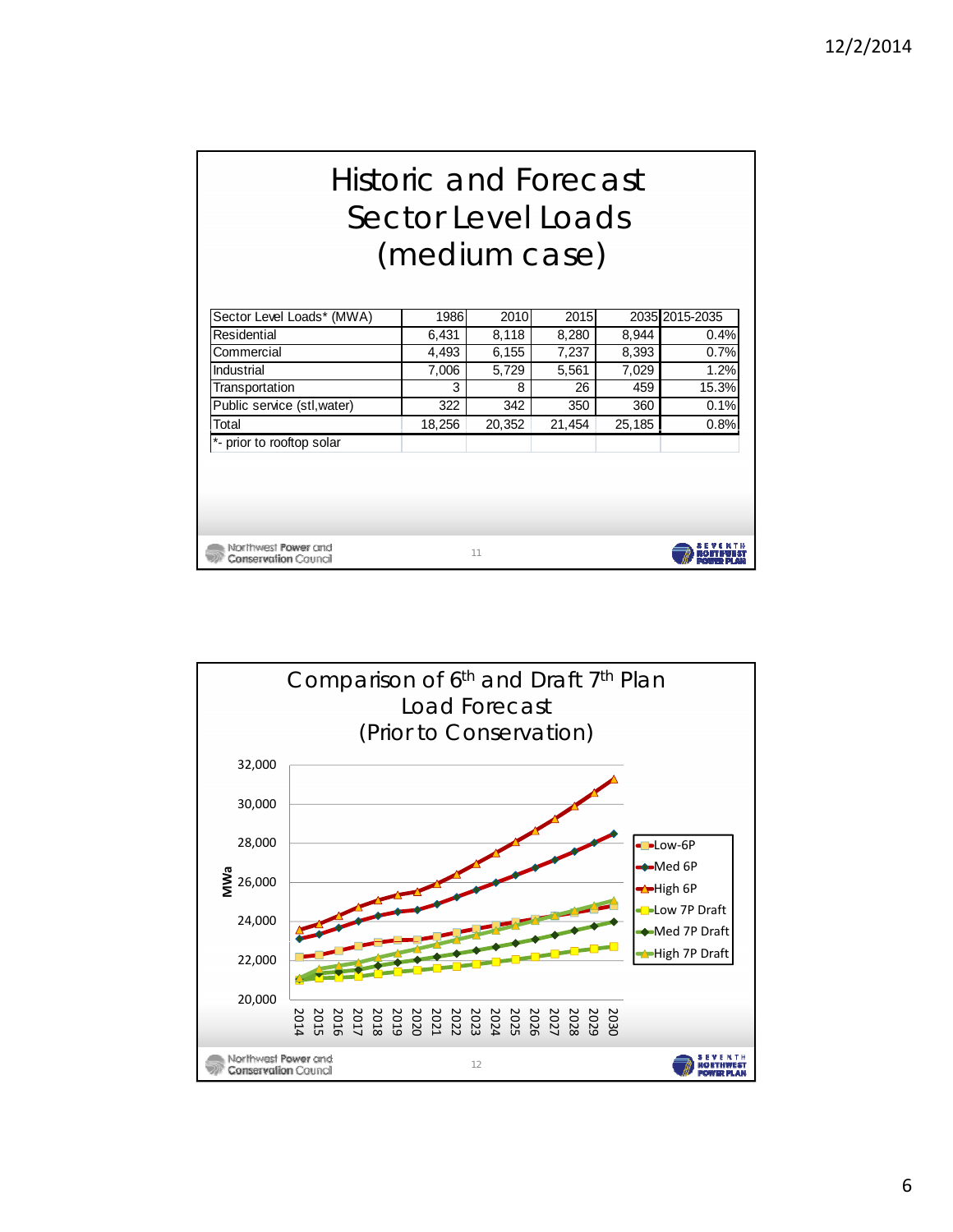

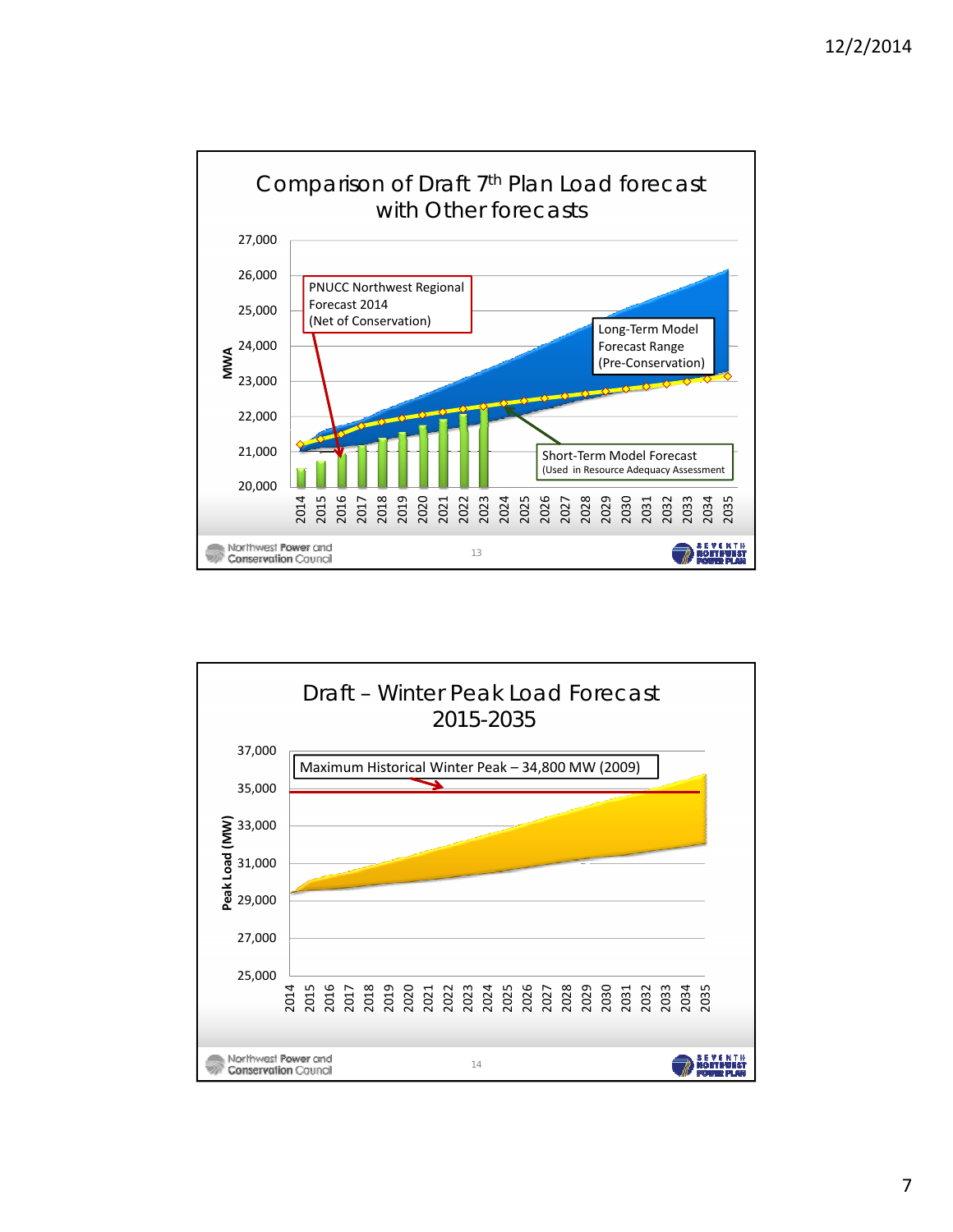|                                                                                                       | <b>Projected Average Annual</b><br>Growth Rates*          |         |           |                |  |  |
|-------------------------------------------------------------------------------------------------------|-----------------------------------------------------------|---------|-----------|----------------|--|--|
|                                                                                                       |                                                           |         |           |                |  |  |
|                                                                                                       | 2015-2035                                                 | Average | Peak Load | Low Load Hours |  |  |
|                                                                                                       | Medium                                                    | 0.8%    | 0.7%      | 0.9%           |  |  |
|                                                                                                       | Low                                                       | 0.5%    | 0.4%      | 0.6%           |  |  |
|                                                                                                       | High                                                      | 1.0%    | 0.9%      | 1.2%           |  |  |
|                                                                                                       | •* Summer peak loads growing 0.9% per year.               |         |           |                |  |  |
| •* Winter peak load growing at 0.7% per year.<br>•* By 2035, Summer peaks will be 98% of winter peak. |                                                           |         |           |                |  |  |
|                                                                                                       | Northwest <b>Power</b> and<br><b>Conservation</b> Council |         | 15        |                |  |  |

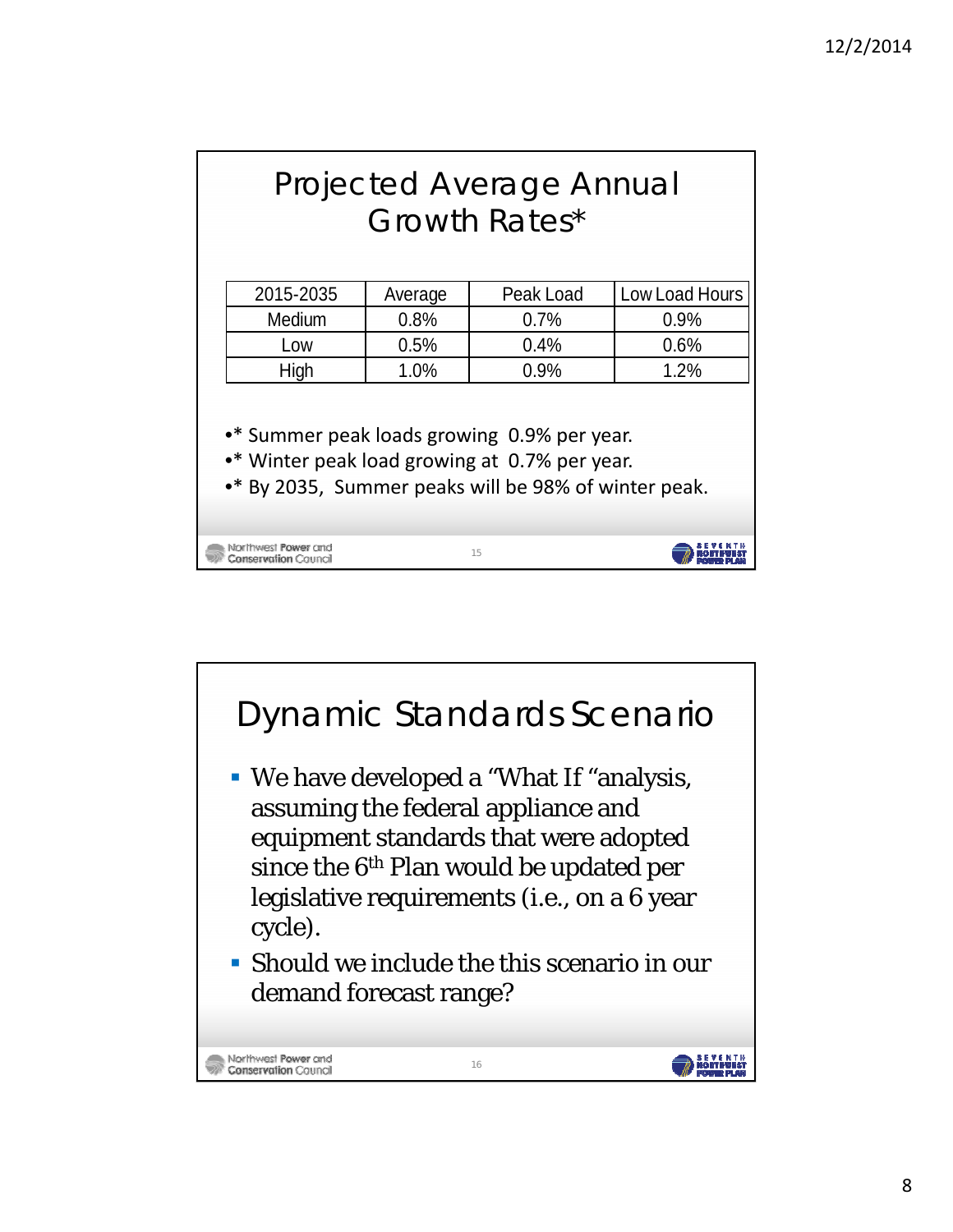

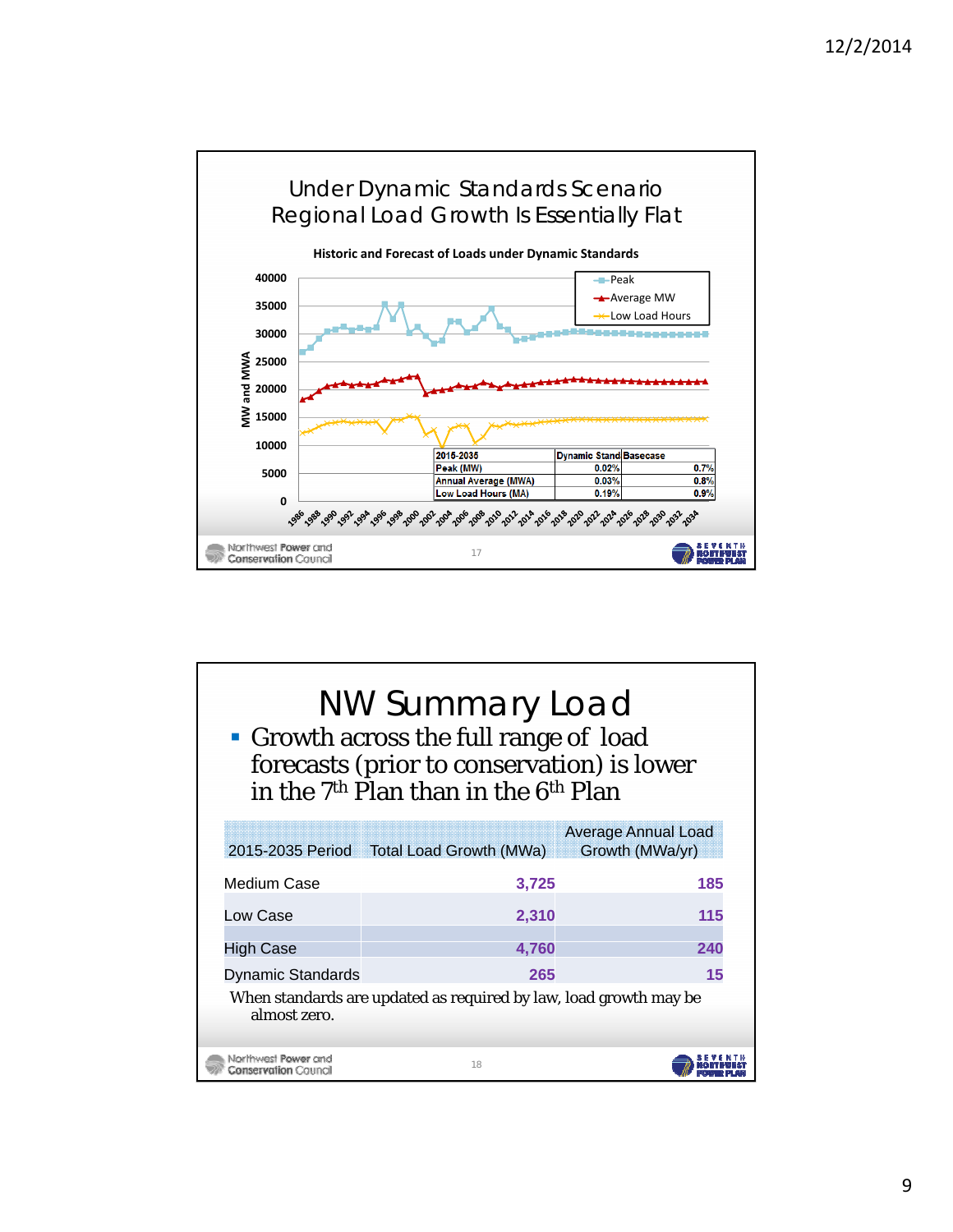

- As part of development of wholesale electricity prices, Council staff creates forecast of loads outside NW.
- For each forecast we use latest available forecast from the regional/state organizations.
- **For California, we used load forecast by CEC** 2014-2024. CEC net load forecast netted expected generation from roof-top solar.

19

**BUYERTH** 

Northwest Power and **Conservation Council** 

| Average Annual Growth Rate for areas outside NW<br>2015-2035                                                        |        |      |  |  |  |  |
|---------------------------------------------------------------------------------------------------------------------|--------|------|--|--|--|--|
|                                                                                                                     | Energy | Peak |  |  |  |  |
| Northern California*                                                                                                | 0.7%   | 0.6% |  |  |  |  |
| Southern California*                                                                                                | 0.7%   | 0.7% |  |  |  |  |
| Wyoming                                                                                                             | 1.5%   | 0.9% |  |  |  |  |
| Colorado                                                                                                            | 0.6%   | 0.7% |  |  |  |  |
| <b>New Mexico</b>                                                                                                   | 1.2%   | 2.9% |  |  |  |  |
| Arizona                                                                                                             | 1.9%   | 2.0% |  |  |  |  |
| Utah                                                                                                                | 0.9%   | 0.9% |  |  |  |  |
| Eastern Montana                                                                                                     | 0.7%   | 0.6% |  |  |  |  |
| Baja Mexico                                                                                                         | 2.0%   | 2.6% |  |  |  |  |
| Souther Novada                                                                                                      | 1.6%   | 1.5% |  |  |  |  |
| Nothern Novada                                                                                                      | 1.7%   | 1.3% |  |  |  |  |
| <b>British Columbia</b>                                                                                             | 0.9%   | 1.1% |  |  |  |  |
| Albreta                                                                                                             | 2.5%   | 2.5% |  |  |  |  |
| Northwest Power and<br>California values includes impact of rooftop solar generation<br><b>Conservation</b> Council |        |      |  |  |  |  |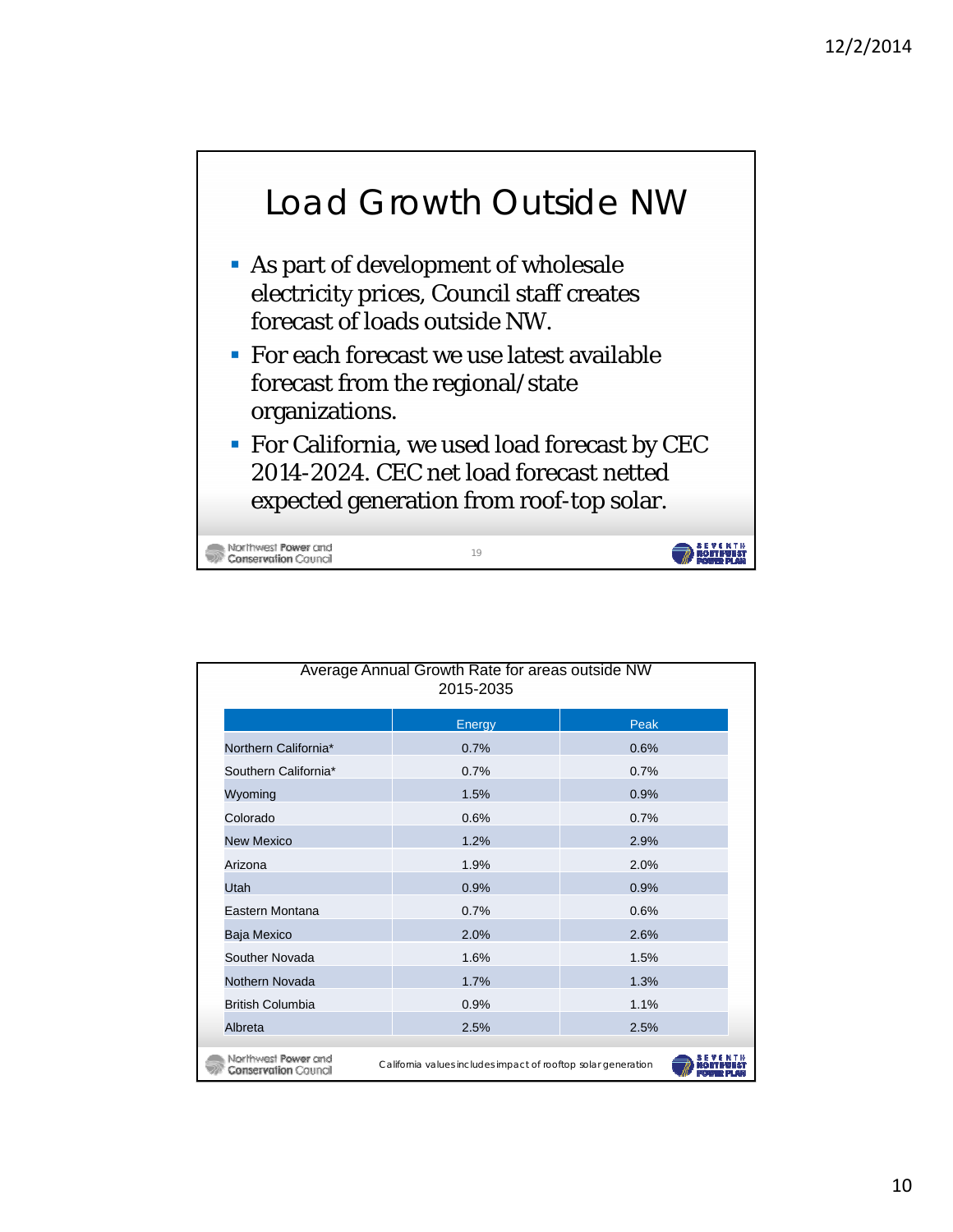

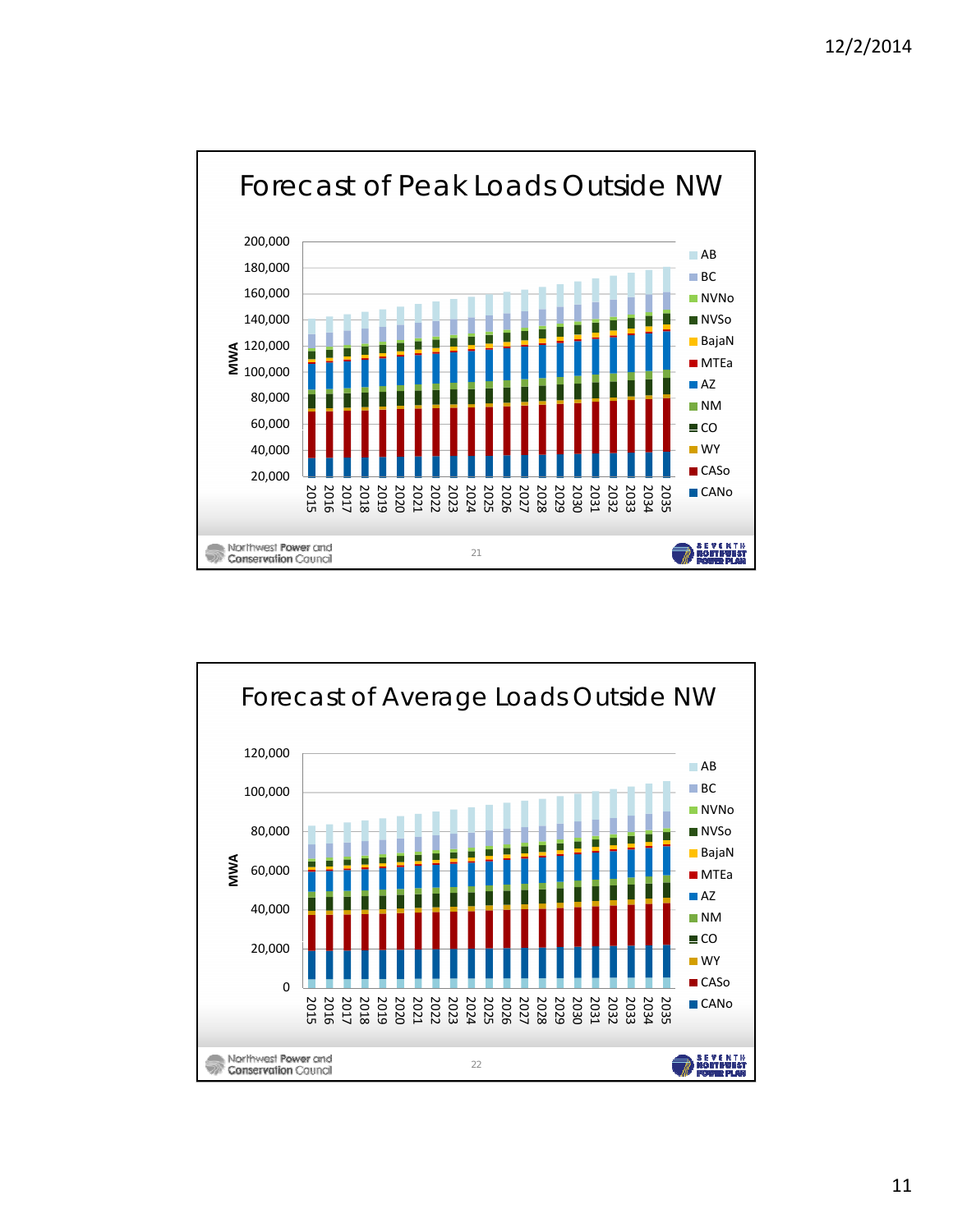

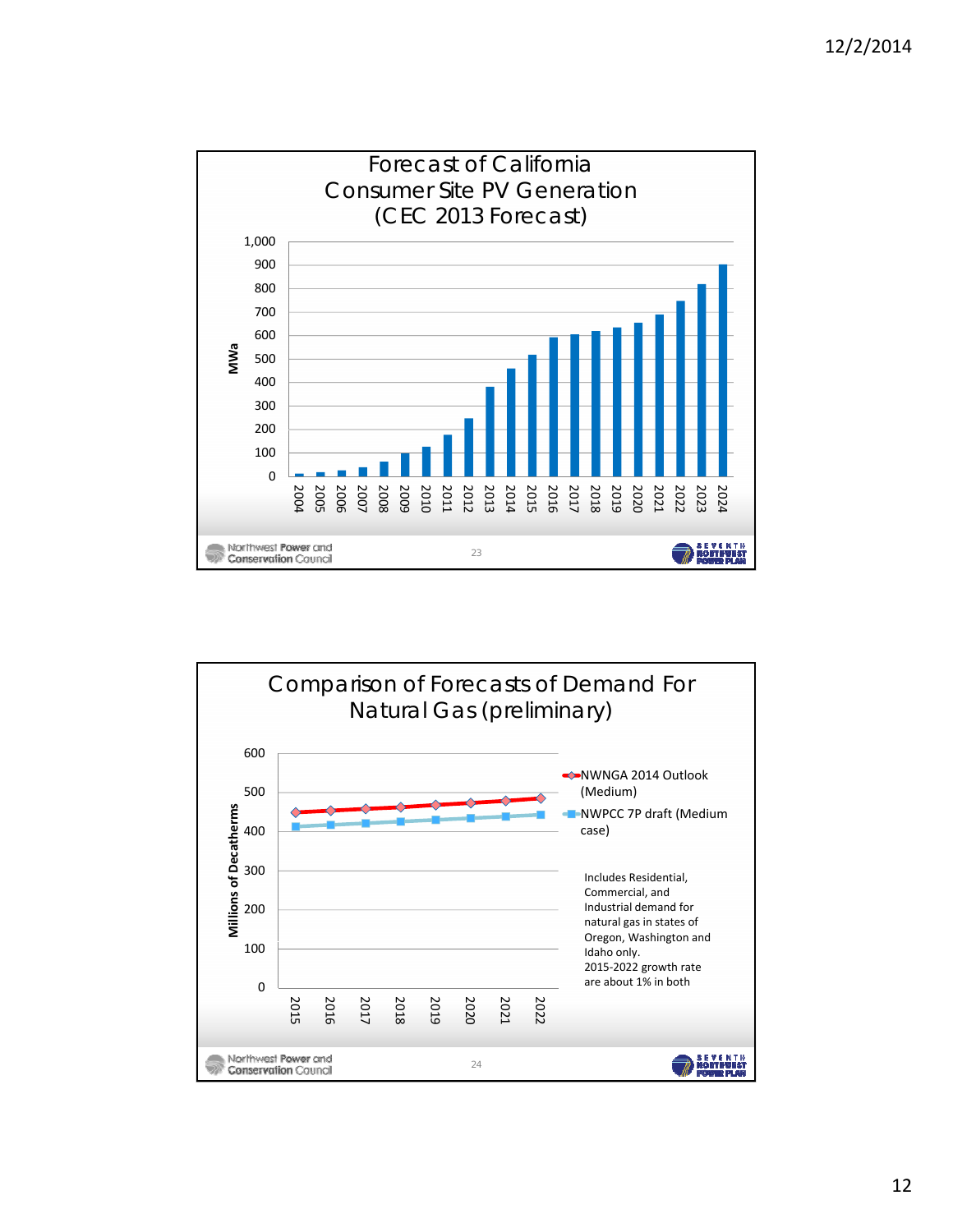

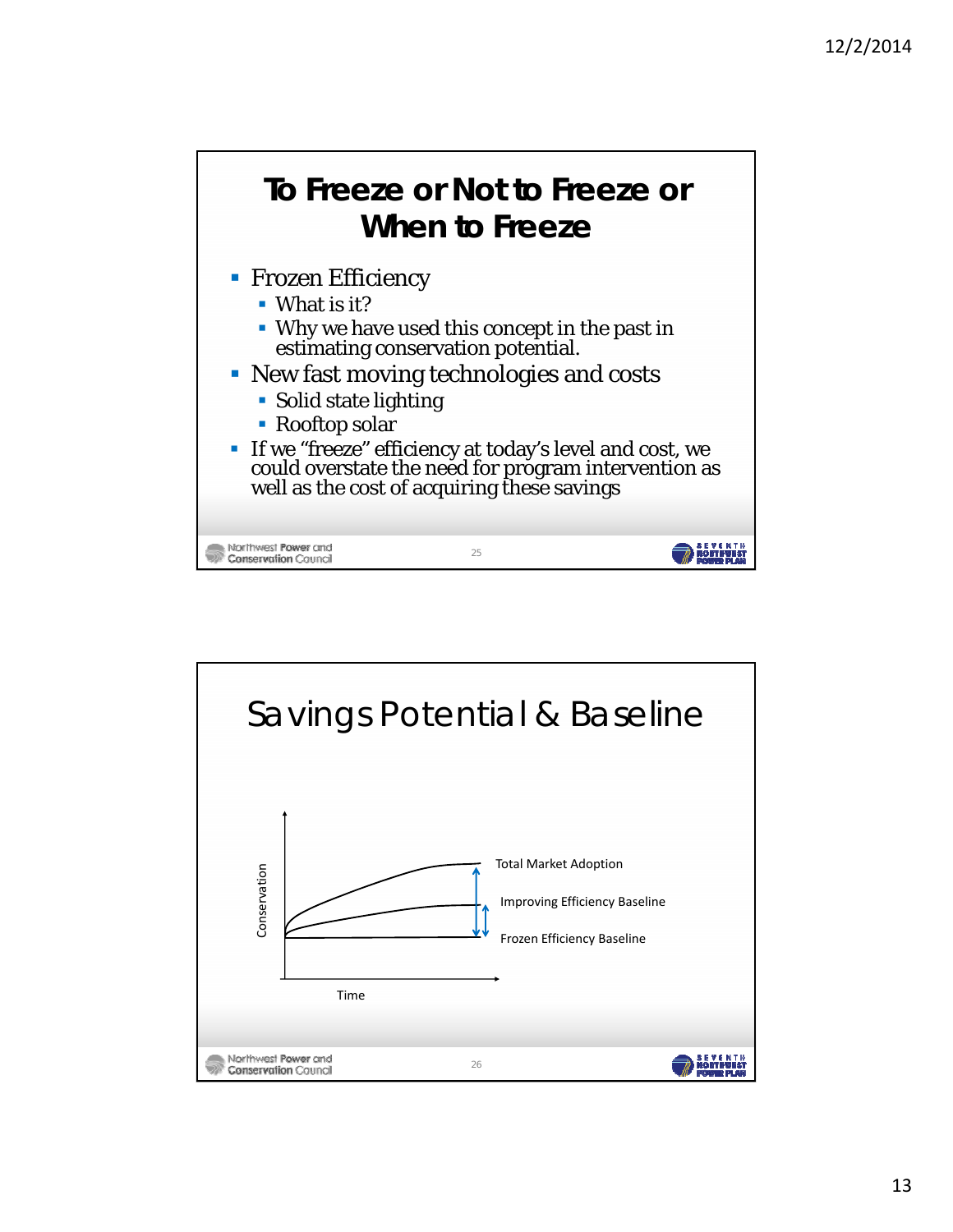

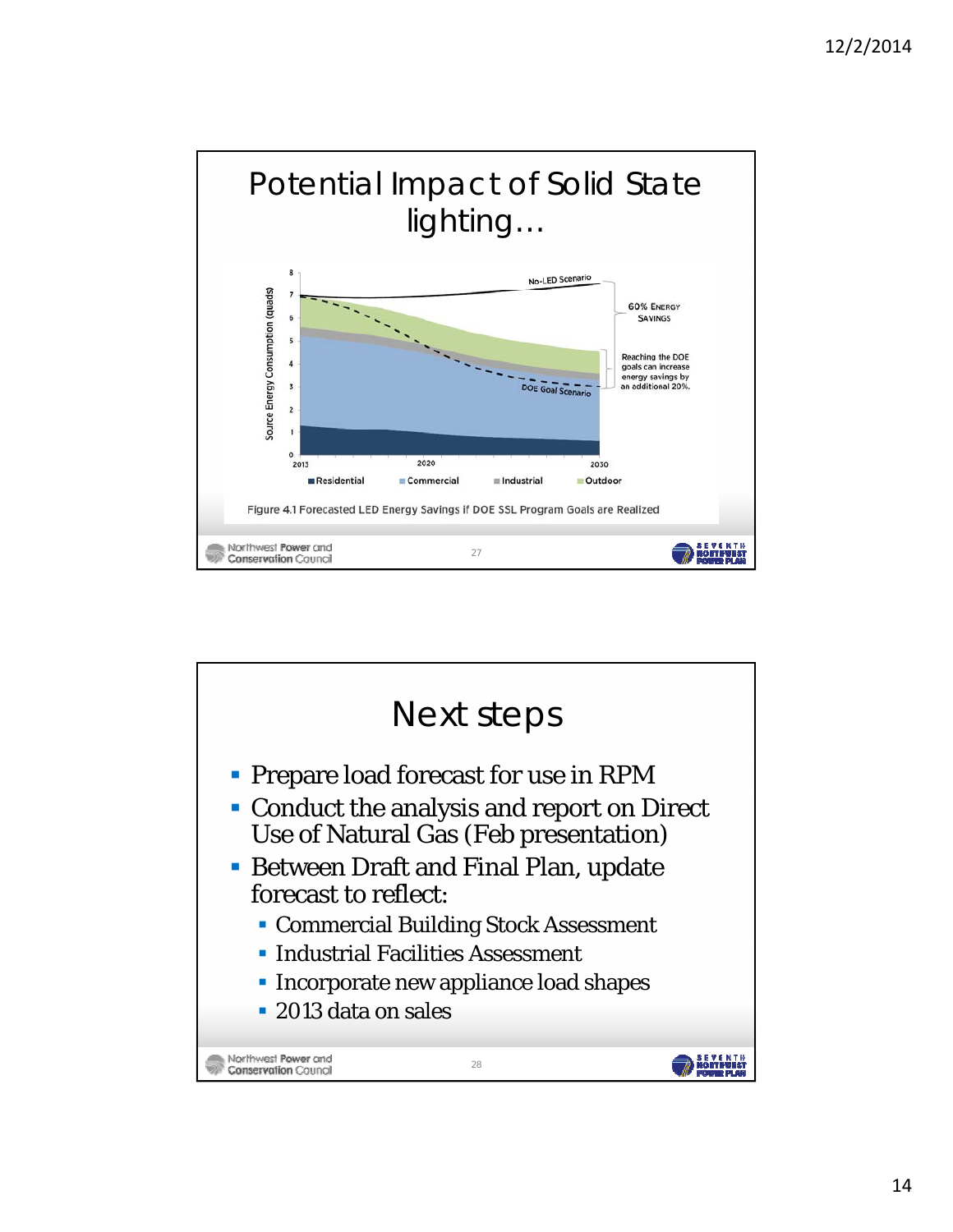

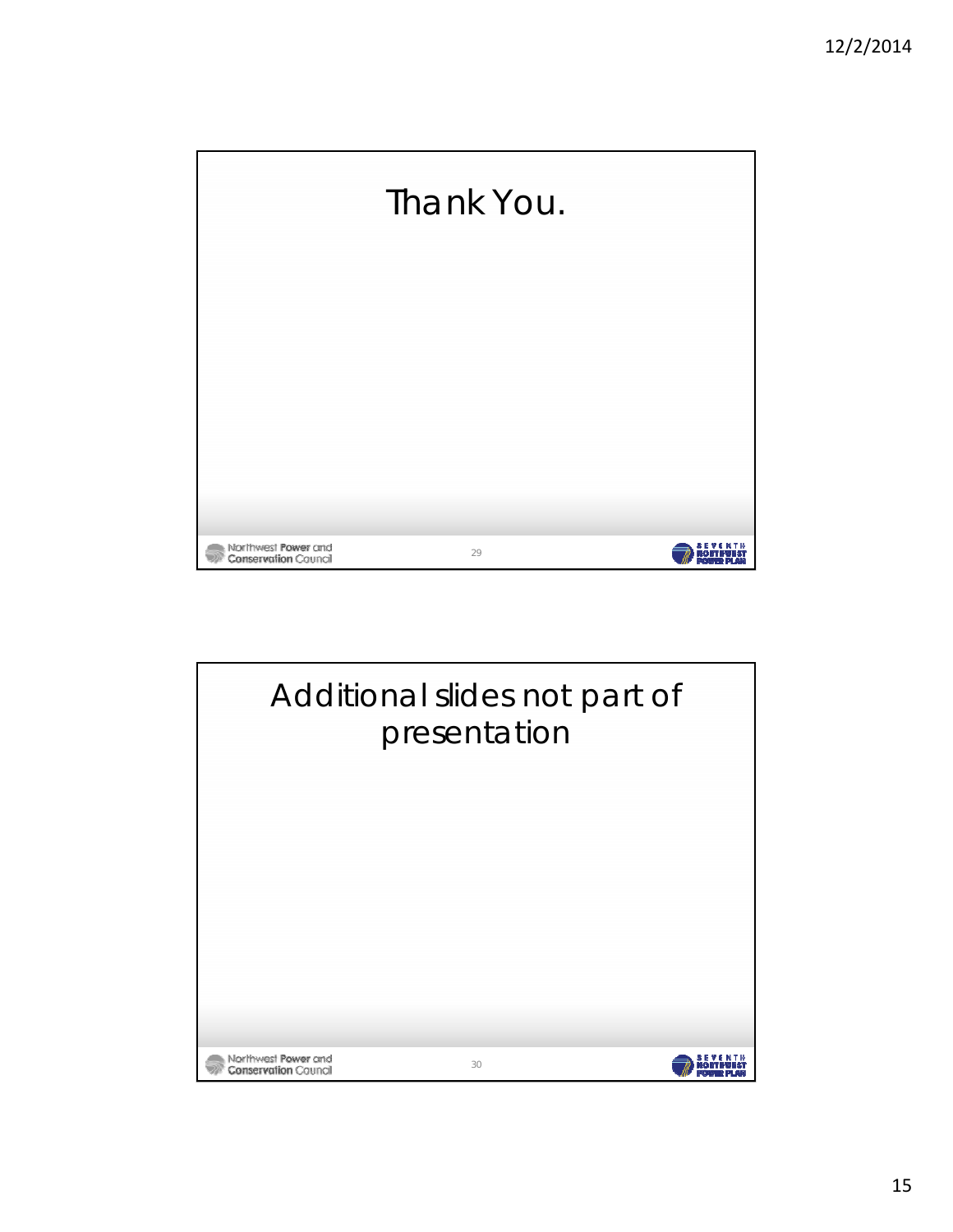